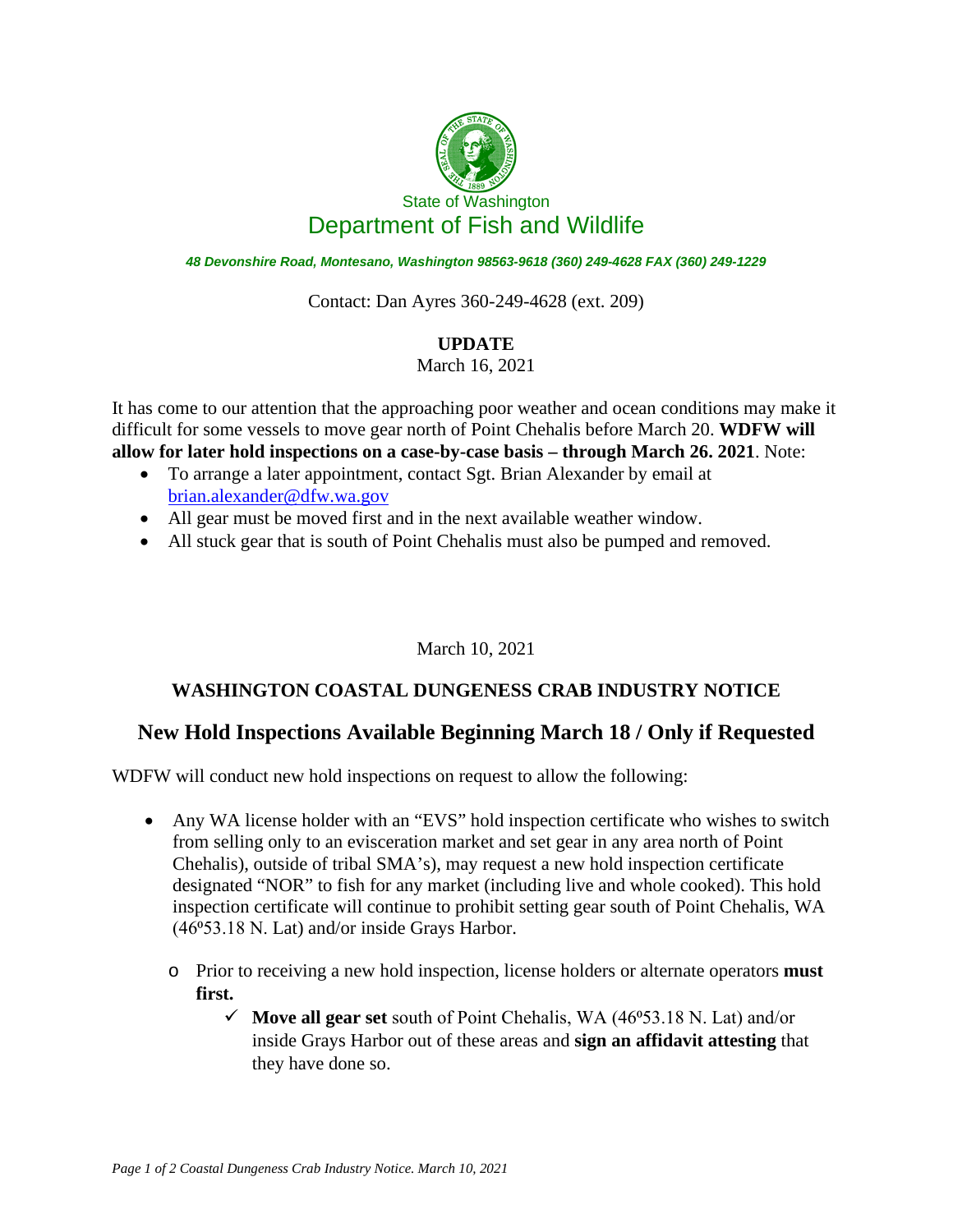- **Present a recent Fish Ticket** showing all crab was sold to an evisceration market.
- $\checkmark$  Have **NO CRAB** onboard their vessel.
- **Surrender** their previously issued 2021 Hold Inspection Certificate to WDFW
- Or, any vessel holder with a "NOR" hold inspection certificate who wishes to switch from selling to any market, including live and whole cooked and not having **any gear** set south of Point Chehalis, WA (46°53.18 N. Lat) and/or inside Grays Harbor, may request a new hold inspection certificate designated "EVS" and selling only to an evisceration market and set gear in any area outside of tribal SMA's.
	- o Prior to receiving a new hold inspection, these license holders or alternate operators **must first:**
		- **Surrender** their previously issued 2021 Hold Inspection Certificate to WDFW.
		- **Understand that any crab on board at the time of the hold inspection can only be sold to an evisceration market.**
- Vessels and licenses that started their season south of Cape Falcon prior to the time the area north of Cape Falcon opened will be allowed to begin fishing north of Cape Falcon on March 18, 2021. All dual licensed boats with an Oregon hold inspection can only use that certificate to land crab into EVISCERATION markets. All such vessels can also request a new WA hold inspection if they choose to fish for live or whole cooked markets. Vessels that started their season in California will all need a WA hold inspection certificate and make the market/area decisions listed above.

All new hold inspections will occur only on March 18, 19, and 20 between 9 am and 3 pm. **YOU MUST SCHEDULE A SPECIFIC TIME** to have WDFW conduct a hold inspection to receive a new hold inspection certificate. To schedule a time during the dates and hours listed above, please EMAIL Sgt. Brian Alexander at [brian.alexander@dfw.wa.gov](mailto:brian.alexander@dfw.wa.gov) and provide several possible times.

**Fishers should expect that no new hold inspections will occur for at least 30 days.** This provision is in place to strengthen enforcement of evisceration requirements and protect public health. WDFW will consider offering new hold inspections sooner only after getting guidance from WDOH that toxin levels warrant a change. Please note, the latest domoic acid levels in WA crab show levels that remain above the action level both south and north of Klipsan Beach and inside Grays Harbor. We do not expect any changes in areas requiring evisceration for the foreseeable future.

This information and future updates will also be available on WDFW web page: <http://wdfw.wa.gov/fishing/commercial/crab/coastal/>